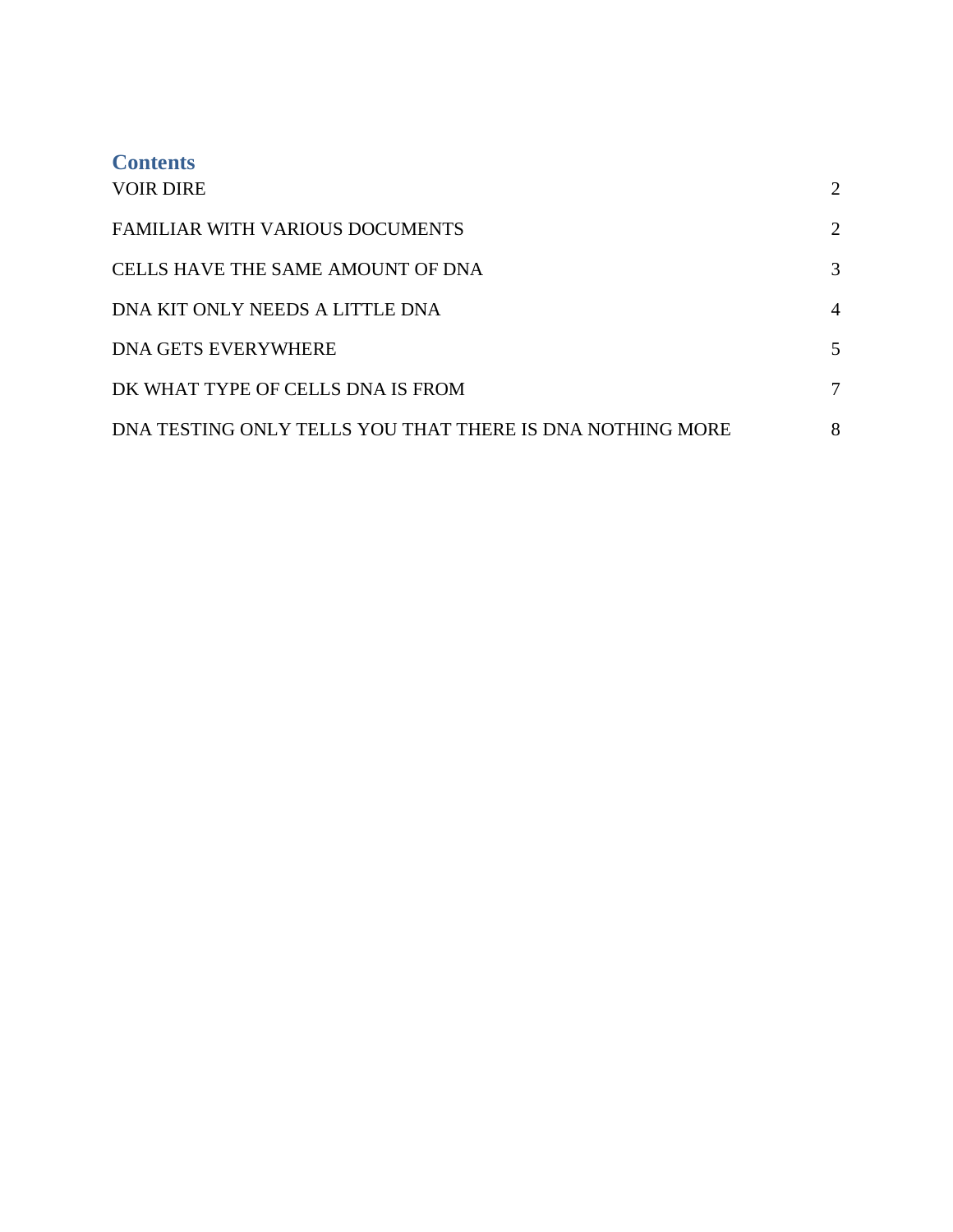## <span id="page-1-0"></span>**VOIR DIRE**

Goal: lay foundation for use of docs

## <span id="page-1-1"></span>**FAMILIAR WITH VARIOUS DOCUMENTS**

- As part of your role as a forensic scientist with Bode Technology, you stayed up to date with current literature related to forensic DNA analysis
- And you continue to do that now?
- As part of your education and training, you have studied and become familiar with various studies, texts and other material relating to forensic DNA typing?
- There are some fundamental or foundational texts in the field of DNA forensic testing, yes?
- Texts that are considered authoritative in the field of DNA forensic testing?
- One set of these authoritative or foundational texts in the field are the books by John Butler?
- One of these is *Forensic DNA Typing and Advanced Topics in Forensic DNA Typing: Methodology*
- And you are familiar with the Butler texts?
	- o [yes, I don't know them word for word]
- But those are texts that you were trained on?
- That are considered foundational?
- And authoritative?
- You're also familiar with peer reviewed articles on forensic DNA typing?
- Specifically familiar with [articles on ease of transfer]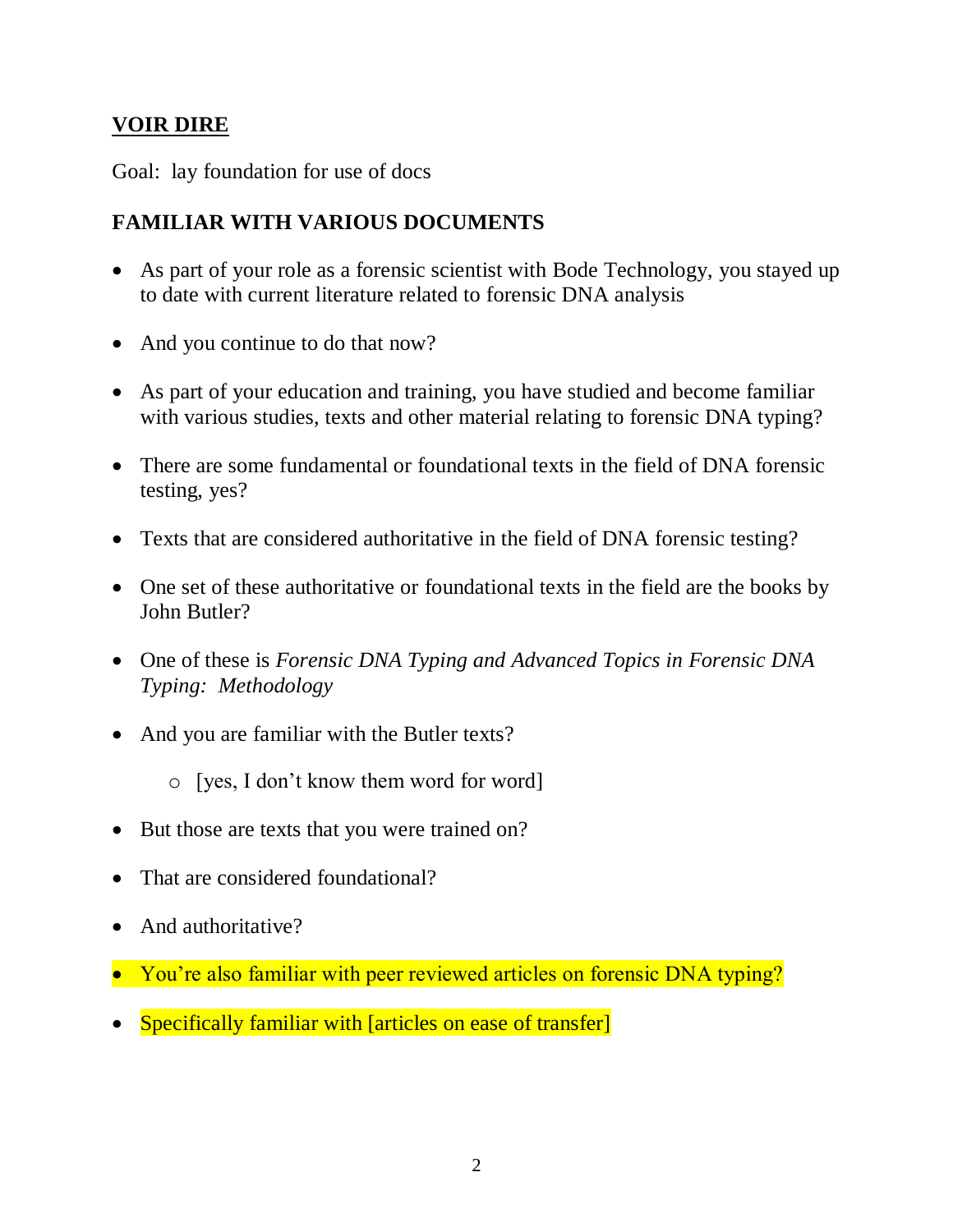# <span id="page-2-0"></span>**CELLS HAVE THE SAME AMOUNT OF DNA**

- Let's go back to the basics for just a second.
- DNA is found in almost every cell of the human body?
- Found in the nucleus of the cell?
- Yolk part?
- Besides sperm and eggs, individual cells themselves, contain the same amount of DNA
- About 6 pico grams  $(10^{\lambda} 12)$  of DNA per cell
	- o [don't remember]
	- o Remember the butler book we were discussing as authoritative in the field?
	- o Says 6.6 pg in a cell
- Pico gram 1000 times smaller than nanogram

Sugar packet demo?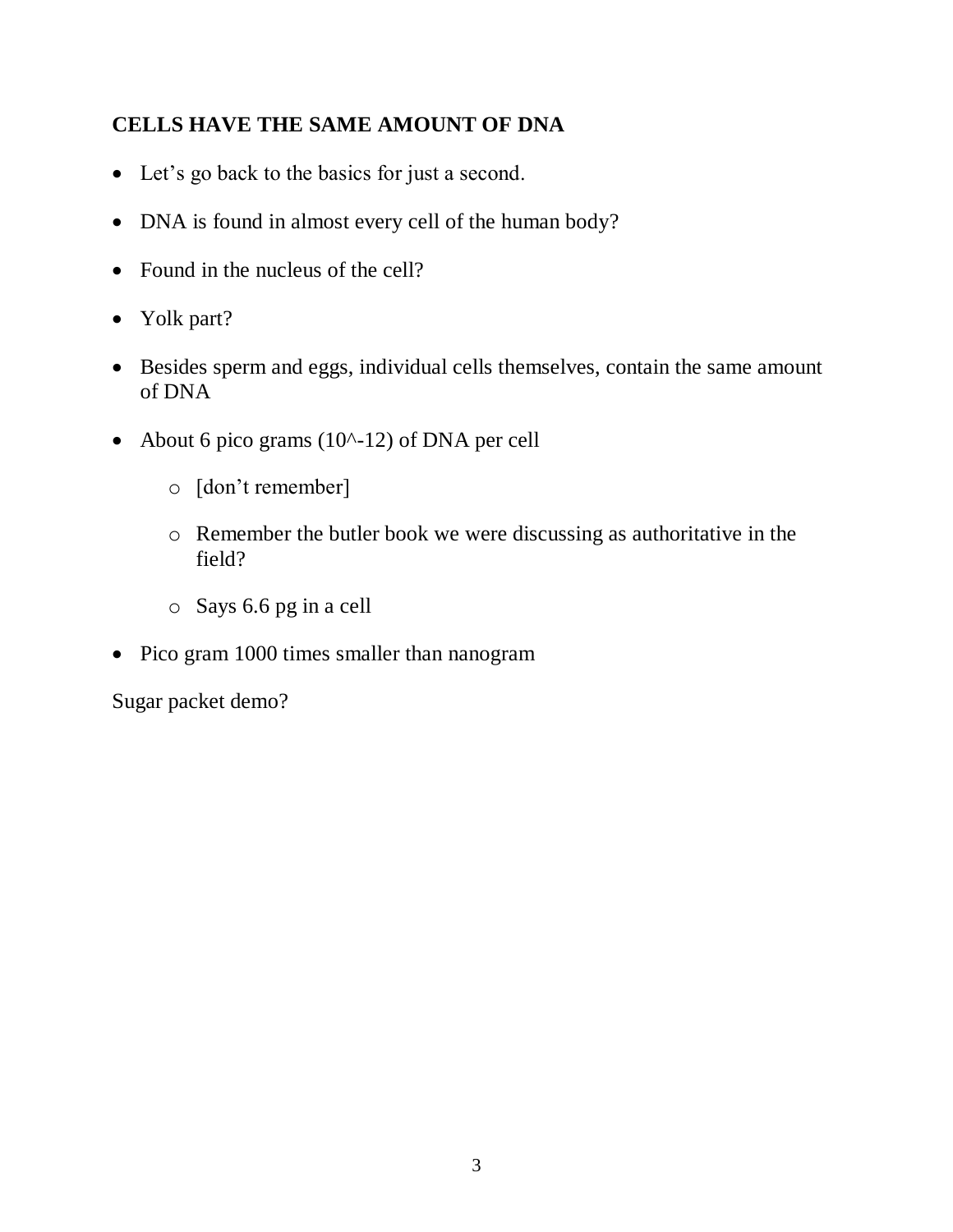#### <span id="page-3-0"></span>**DNA KIT ONLY NEEDS A LITTLE DNA**

- The DNA kit used to do this typing is designed to work with very little DNA
- The DNA kit used to do this typing is designed to work with .5-1 ng of DNA
	- o [Not necessarily; low amt of DNA, I'd want more]
- Well, Bode considers as little as .5ng ideal?
- $\bullet$  1 optimal?
	- o Bode puts out protocols
	- o Procedures analysts must follow?
	- o You followed these protocols?
	- o Required to follow protocols?
		- Show what I've marked as D Exhibit  $7$
		- Bode's amplification protocol
		- Tells you steps required to follow in amp process?
		- Including how much dna to put in to the amplification?
		- .5-2ng ideal, 1ng optimal
- $\bullet$  < 100 cells enough
	- $\circ$  100 cells  $* 6.6pg = .66ng?$
	- o Right in that range of .5-1ng
- Enough to do a DNA test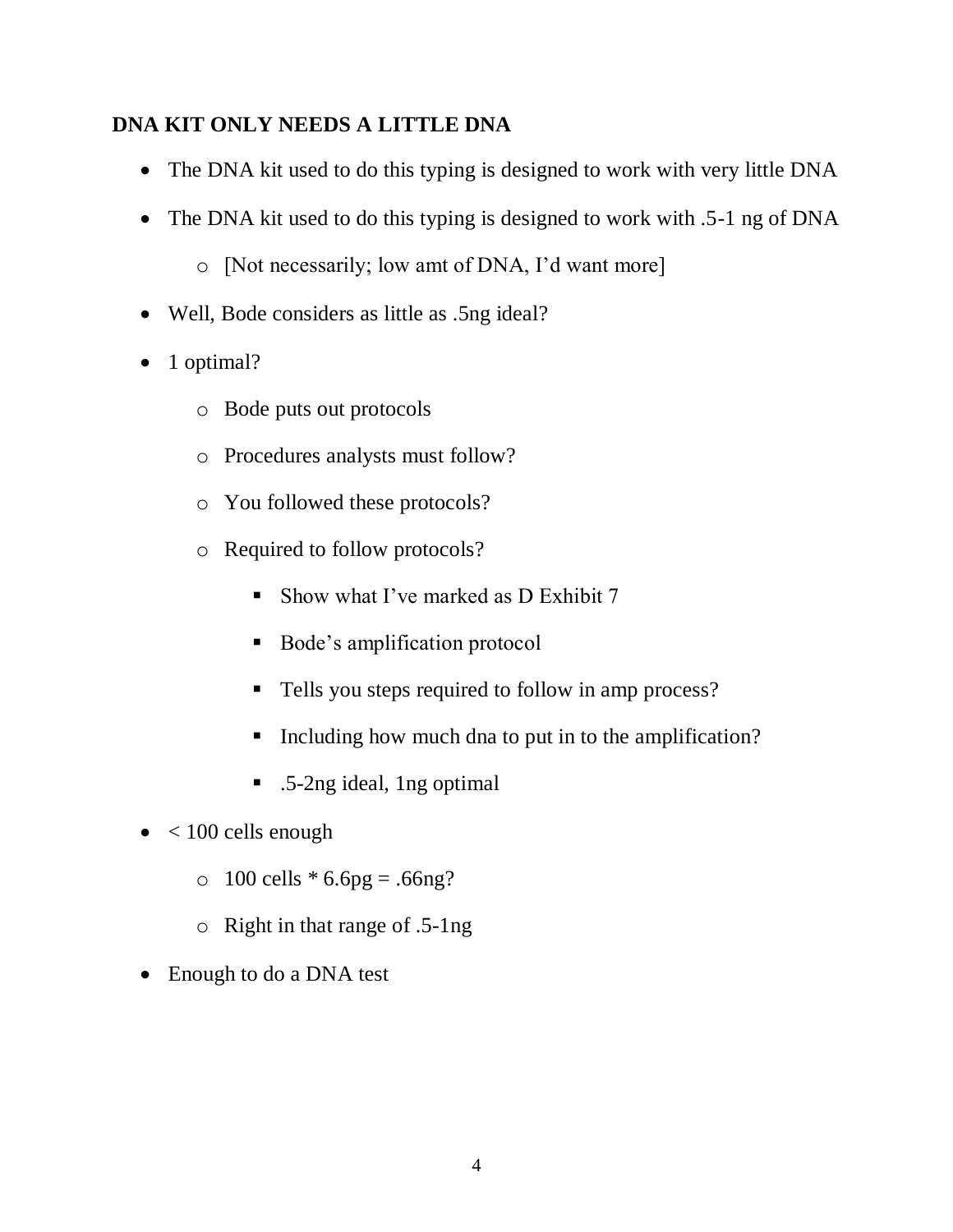#### <span id="page-4-0"></span>**DNA GETS EVERYWHERE**

- DNA is, well, small?
	- o It fits not only inside a human cell, but inside the nucleus of that cell?
- And DNA also transfers easily?
	- o Meaning, any time you touch something, you can leave DNA behind?

## Cell example

- For instance, you touching your cell phone you might leave DNA on your cell phone just by touching it?
- You could, for instance, swab this cell phone find DNA on what you collected on a swab
- Swab is just a q tip stick with cotton at the end?
- And you might have left [more than] a few hundred cells by touching that cell phone podium/pen/whatever right now?
- And if I came up to you and I borrowed your cell phone for just a sec, I might even get the DNA you left on your phone on my hand?

#### Shed on sheets example

- So let's explore that a little more
- In fact people shed hundreds of cells every day by not really doing anything at all?
- I might be shedding right now?
- Shed when I'm sleeping into my bed?
- Shed onto my sheets
- And just for hypothetical purposes, if I was the type of sleeper who sweat a lot – not saying I am – I might even shed more cells?
- Because more cells are shedding as I sweat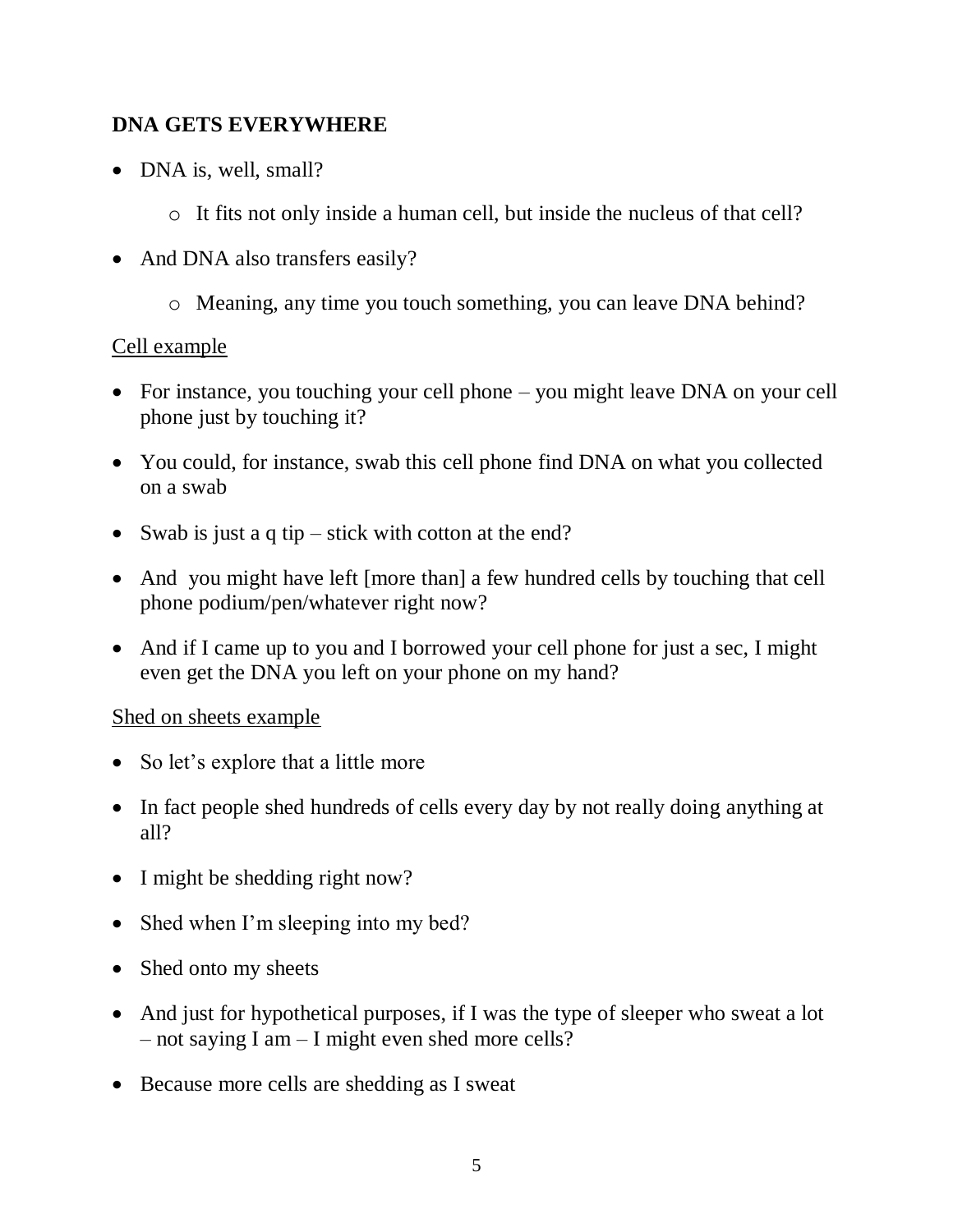- And if before I went to sleep, I had been touching my eyes or my mouth or my nose, I might leave DNA from those places onto my sheets?
- And let's say I drooled in my sleep not saying I do I might leave even more DNA in my sheets because of that drool
- Or if I blew my nose in my sleep right onto my sheets, might leave a whole lot of DNA
- And if I'm the type of person who didn't change my sheets for oh, let's say several weeks, those cells of DNA would be collecting day after day, week after week?

## Party hypo

- So let's say I invite you over to my house and I say go ahead and leave your stuff on my bed
- You toss your jacket and your phone right there into the sheets
- Its possible that the cells collecting for weeks in my bed from my skin, from my sweat, from my drool, from my snot, from all of that, might get on your phone?
- And you might swab your phone?
- Test it for DNA
- And get my DNA on it?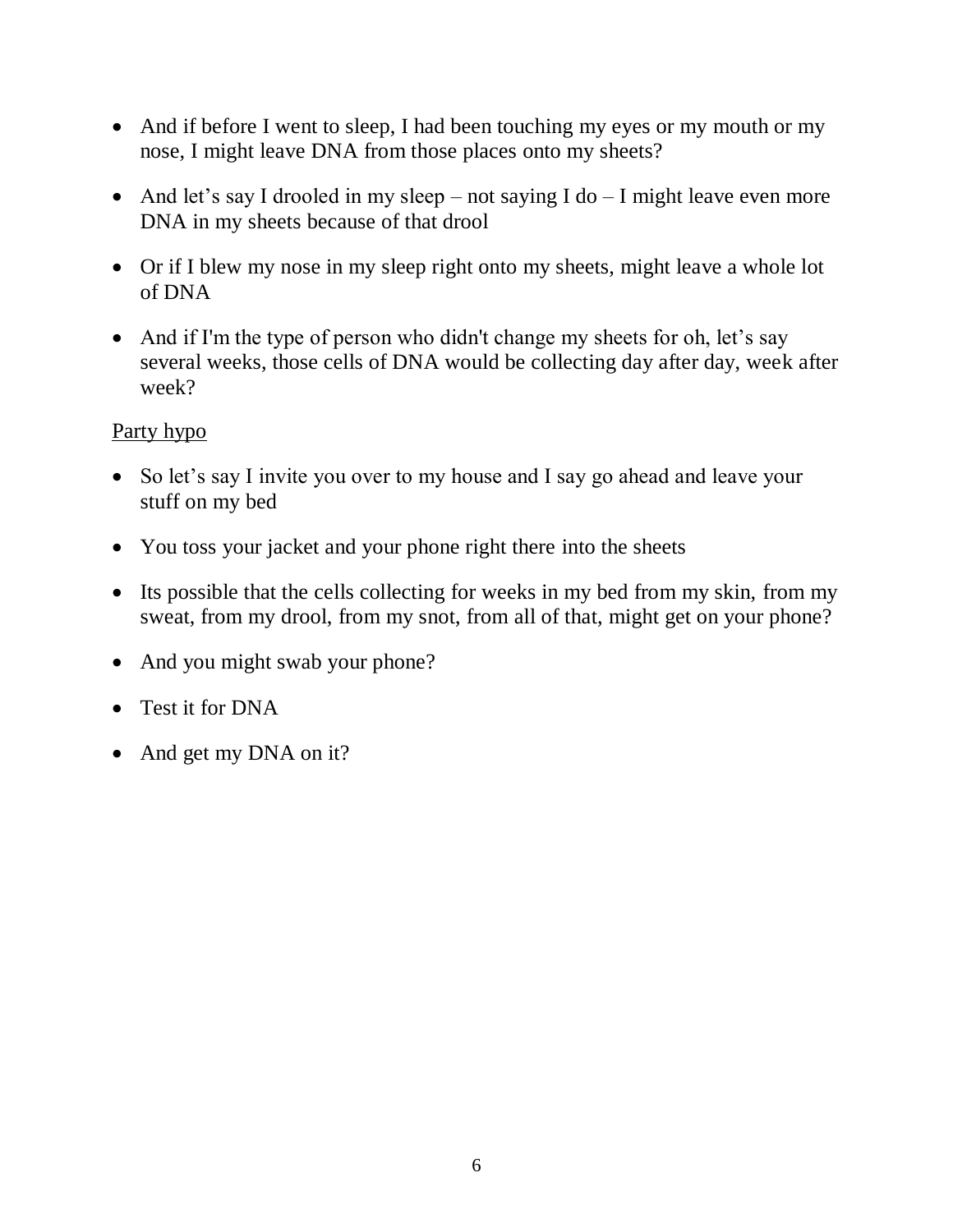#### <span id="page-6-0"></span>**DK WHAT TYPE OF CELLS DNA IS FROM**

- When you test that swab, and get DNA results consistent with my DNA, you can't say what type of cells the DNA came from?
	- o Whether cells were from skin I shed or saliva I drooled or, whatever cells are in my snot? All epithelial cells